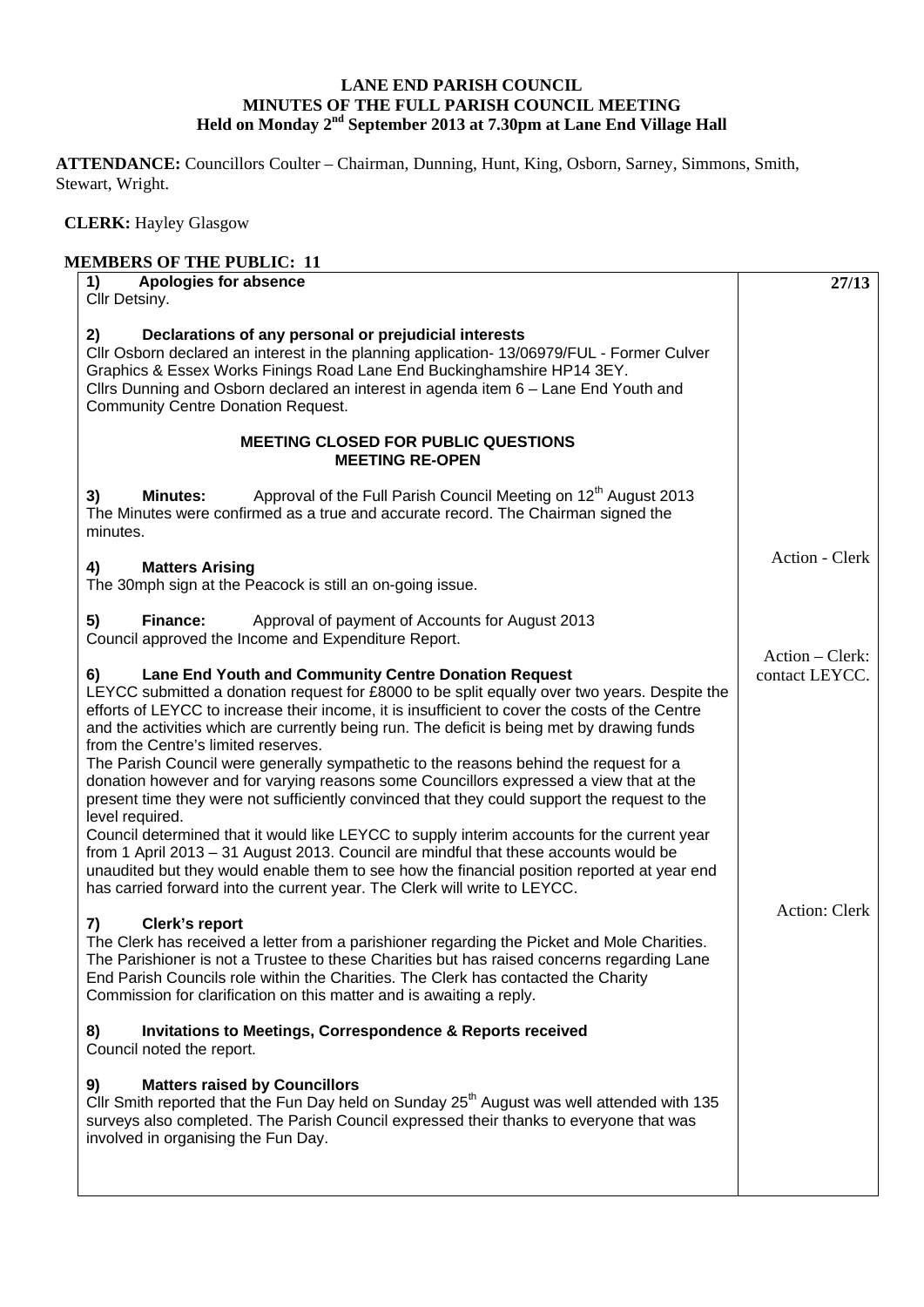| CIIr King asked for an update regarding the car parking situation in Lane End. No progress<br>has been made as yet, Cllr Coulter will take this forward with WDC.<br>Cllr King advised that Ross Osborn had attended the Local Area Forum regarding bus routes.<br>There will also be another meeting shortly which Cllr King will attend.<br>CIIr Simmons asked if a dog waste bin at Wheeler End Common can be installed. The land is<br>managed by WDC but owned by the Dashwood Estate. Piddington and Wheeler End Parish<br>Council have already requested a dog waste bin for this area. The Clerk will chase WDC.<br>Cllr Simmons asked if WDC can be asked to improve the grass cutting around the lower duck<br>pond adjacent to Manchester Terrace. The Clerk will contact WDC.<br>CIIr Sarney raised concerns regarding the amount of rubbish in the pond near the Grouse and<br>Ale Pub. The Conservation Group has previously cleared the pond but no longer have the<br>waders to do so. | 28/13<br>Action – Cllr<br>Coulter<br>Action - Clerk<br>Action – Clerk |
|--------------------------------------------------------------------------------------------------------------------------------------------------------------------------------------------------------------------------------------------------------------------------------------------------------------------------------------------------------------------------------------------------------------------------------------------------------------------------------------------------------------------------------------------------------------------------------------------------------------------------------------------------------------------------------------------------------------------------------------------------------------------------------------------------------------------------------------------------------------------------------------------------------------------------------------------------------------------------------------------------------|-----------------------------------------------------------------------|
| Cllr Osborn reported that there will be four more PACE workshops to be held at Lane End<br>Primary School at 7.30pm on 10 <sup>th</sup> Sept, 18 <sup>th</sup> Sept, 26 <sup>th</sup> Sept, 1 <sup>st</sup> October.<br>Cllr Coulter reported that a team of youths, organised by Sam McKee, who play American<br>Football will be training at the Lane End Playing Fields for the next two Saturdays. The team<br>has qualified for the Nationals and some of the youths live in Lane End.                                                                                                                                                                                                                                                                                                                                                                                                                                                                                                            | Action - All                                                          |
| 10)<br>Planning: To consider new applications and receive Wycombe District Council<br><b>Decisions and Appeals</b>                                                                                                                                                                                                                                                                                                                                                                                                                                                                                                                                                                                                                                                                                                                                                                                                                                                                                     | Action - Clerk                                                        |
| <b>New Applications</b>                                                                                                                                                                                                                                                                                                                                                                                                                                                                                                                                                                                                                                                                                                                                                                                                                                                                                                                                                                                |                                                                       |
| 13/06957/FUL - 2 Sycamore Cottages, Church Road, Lane End, Buckinghamshire, HP14<br>3HL - Householder application for removal of existing garage and outbuildings and erection of<br>timber clad barn for use of garage, garden store and garden room.<br>No objection                                                                                                                                                                                                                                                                                                                                                                                                                                                                                                                                                                                                                                                                                                                                 |                                                                       |
| 13/07038/REN - Mount View, Marlow Road, Lane End, Buckinghamshire, HP14 3JW -<br>Proposed extension of time limit to permission granted under planning reference<br>10/06737/REN for the construction of part two storey/part single storey rear extension and<br>single storey side extension to form self-contained annex.<br>No objection                                                                                                                                                                                                                                                                                                                                                                                                                                                                                                                                                                                                                                                           |                                                                       |
| 13/06968/FUL - Kew Cottage Finings Road Lane End Buckinghamshire HP14 3EY -<br>Householder application for construction of demolition of existing fire damaged garage and<br>construction of replacement garage to be used for habitable living accommodation ancillary to<br>main dwelling.<br>No objection                                                                                                                                                                                                                                                                                                                                                                                                                                                                                                                                                                                                                                                                                           |                                                                       |
| 13/06980/CAC - Former Culver Graphics & Essex Works Finings Road Lane End<br>Buckinghamshire HP14 3EY - Demolition of former Essex Works.                                                                                                                                                                                                                                                                                                                                                                                                                                                                                                                                                                                                                                                                                                                                                                                                                                                              |                                                                       |
| 13/06979/FUL - Former Culver Graphics & Essex Works Finings Road Lane End<br>Buckinghamshire HP14 3EY - Redevelopment of the site comprising demolition of existing<br>Essex Works, conversion of the redundant barn to 1 x 2 bed house and erection of 16<br>dwelling houses (4 x 2 bed, 4 x 3 bed and 8 x 4 bed) with associated access, turning spaces,<br>garaging, car parking and landscaping                                                                                                                                                                                                                                                                                                                                                                                                                                                                                                                                                                                                    |                                                                       |
| LEPC is generally not opposed to the development and it appears that the initial planning<br>concerns, arising from previous planning applications, have been addressed in this latest<br>application. As such LEPC broadly welcomes this new proposal to jointly develop these two<br>sites, one of which has now been derelict for many years.                                                                                                                                                                                                                                                                                                                                                                                                                                                                                                                                                                                                                                                       |                                                                       |
| However important concerns have been raised regarding the ambiguity of the boundary,<br>fencing and arboreal treatments to the East and South elevations of the site running along<br>Ditchfield Common which Council has recently purchased as a public amenity. It is likely that<br>if not considered further with this application that substantial liabilities may fall on Council to<br>maintain these boundaries, that, on the basis that the new residents will probably fence off<br>their property at the top of the existing embankment leaving an non-maintained land strip to<br>be dealt with by others. Council considers that clarity in this area should be a pre-requisite to<br>any approval being agreed with the developer. As an adjoining landowner directly affected by<br>the development, Council would wish to have the opportunity to comment on any proposals                                                                                                             |                                                                       |